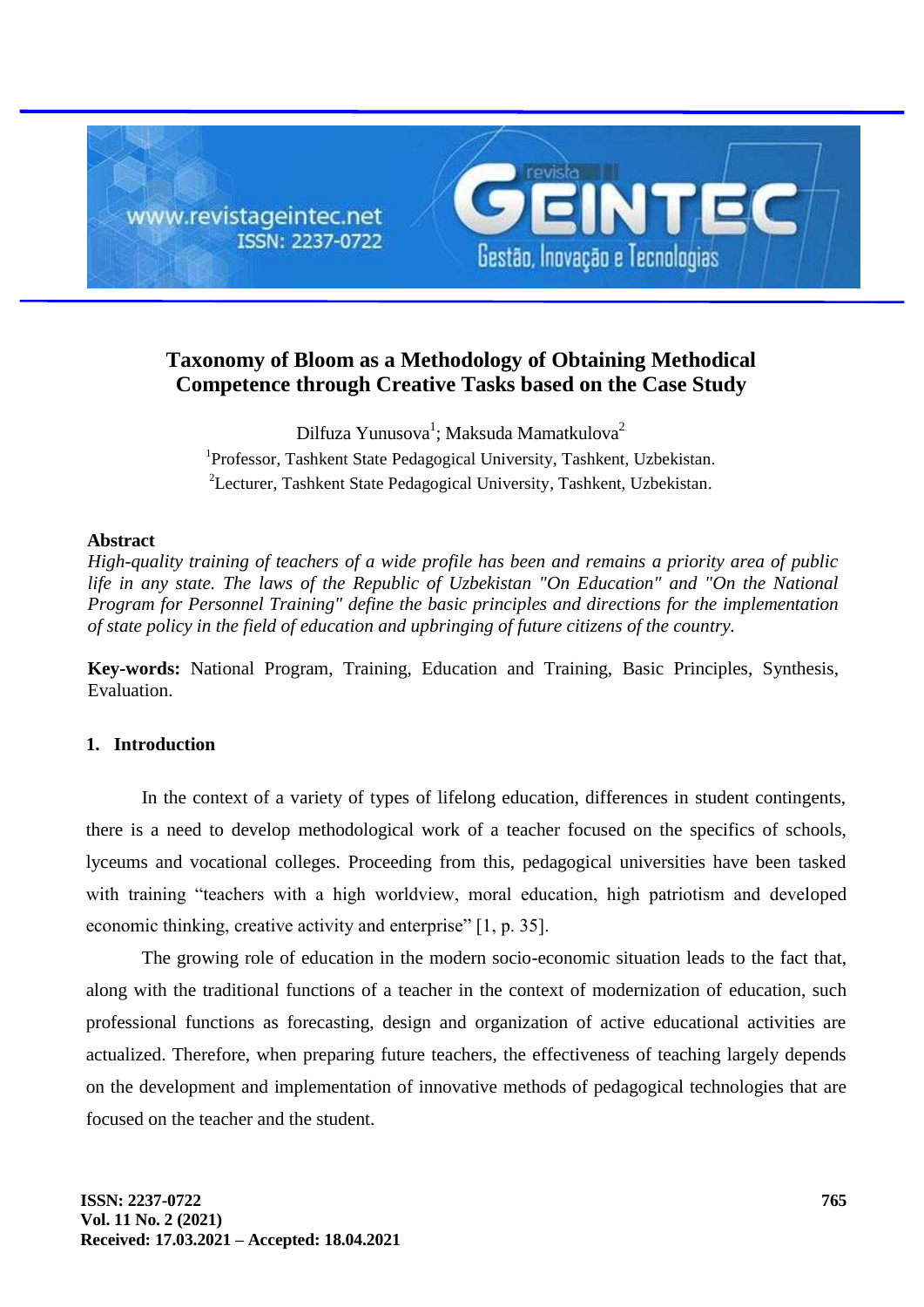The goal of modern education is the further development of the historically established pedagogical system based on the creation of conditions for the formation of a professionally competent, socially active, creatively independent personality of a teacher. VL Shatunovsky concretizing some aspects of pedagogical activity asserts that the learning process at a university should be considered as a multifaceted and interdependent activity of students and teachers, aimed at the selection, systematization and presentation of educational information by the teacher; perception, awareness, processing and mastering of this information by students; organization by the teacher of independent, conscious, rational, active, purposeful and effective activities of each student in the acquisition of educational information and its use [7].

The organization of the learning process based on the community of trainees and students requires the following competencies of innovative pedagogy from a university teacher: diagnose goals; deep knowledge of the subject; the ability to design educational material; the ability to design and simulate an innovative learning environment based on active and interactive teaching methods and tools; organize individual, group work of students; to provide a healthy psychological environment for the cooperation of students between themselves and the teacher with the student based on the following main psychological and pedagogical factors:

- Understanding the goal and objectives of the pedagogical activity of a university teacher at the present stage of development, its social necessity and expediency;
- The ability to diagnose and predict the desired results and clearly plan the activities of learning subjects at different stages;
- The ability to select and creatively use the most effective forms and methods of activity; make your own elements of the new, original;
- The ability to constantly track the results of their work and draw appropriate conclusions from them [4, p.168].

But together with taking into account the requirements for the pedagogical activity of the teacher in the learning process, they must bring the educational and cognitive activity of students from objectivity to subjective. It is known from world practice that the main value of the existence and development of each member of society is the formation of creative skills. To this end, in the pedagogical process, all students should be motivated to the following activity and the need for knowledge:

- Logical thinking;
- Critical attitude to objects and events of the surrounding world;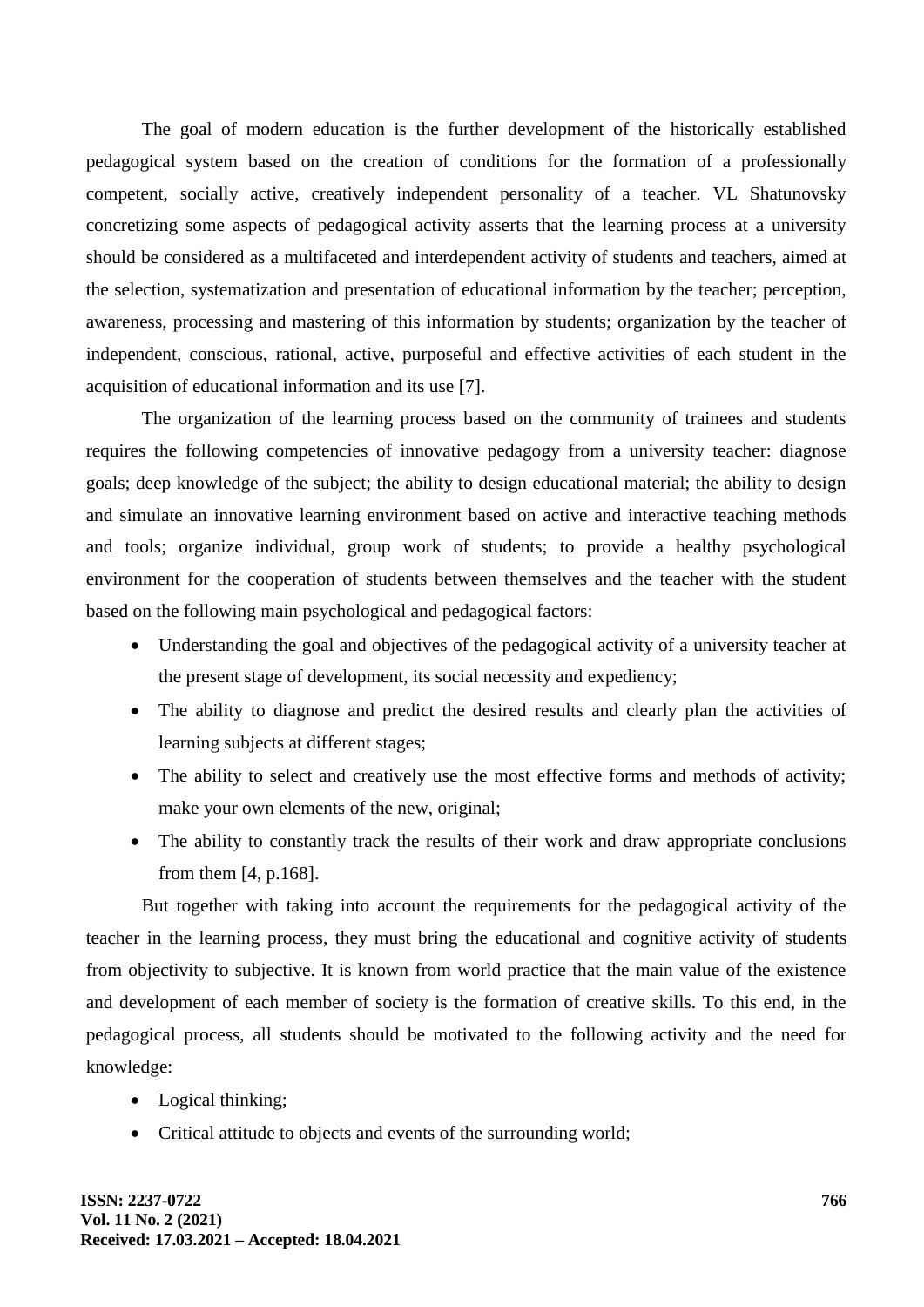- Making independent decisions:
- Creative influence on surrounding things and events;
- Independent acquisition of knowledge;
- Solving practical problems;
- Setting new tasks for the development of personality [5, p. 70].

The process of developing the creative abilities of students of a pedagogical university in educational activities will be effective when creating the following pedagogical conditions:

- Motivational conditions: substantiation of the place and role of creativity in the teacher's professional activity; awareness of the emergence of new opportunities for solving problems;
- Constructive conditions: equipping students with information about the mechanisms of creative activity; inclusion of creative tasks in the content of their education; appropriate educational and methodological support;
- Organizational conditions: the use of methods and forms of organizing educational and creative activities; the use of individual and group forms of organization of training;
- Communicative conditions: a sufficiently high level of formation of the teacher's communicative culture; using dialogue as a form of subject-subject interaction between teacher and students.

To achieve the creative competencies of future mathematics teachers, we considered a design lesson based on Bloom's taxonomy using case study technology, where the goal is to form and develop students' ability to independently analyze theoretical and methodological literature, the ability to organize and conduct various situational tasks: didactic, role-playing, role-playing, business and others; the formation of the skills of communicative interaction between the teacher and the student, the ability to conduct oriented teaching of children with individual data; organization and ability of students to transfer theoretical knowledge into the field of practical use of the possibilities of situational tasks; the formation of methodological competence, the future teacher of mathematics using different case technologies aimed at the formation and development of students' knowledge, skills, personal qualities based on the analysis and solution of a real or simulated problem situation, presented in the form of a case.

Topic: Designing Mathematics Lessons Based on Pedagogical Technologies Lesson result: project of a mathematics lesson using case study technology. Educational questions discussed in the lesson.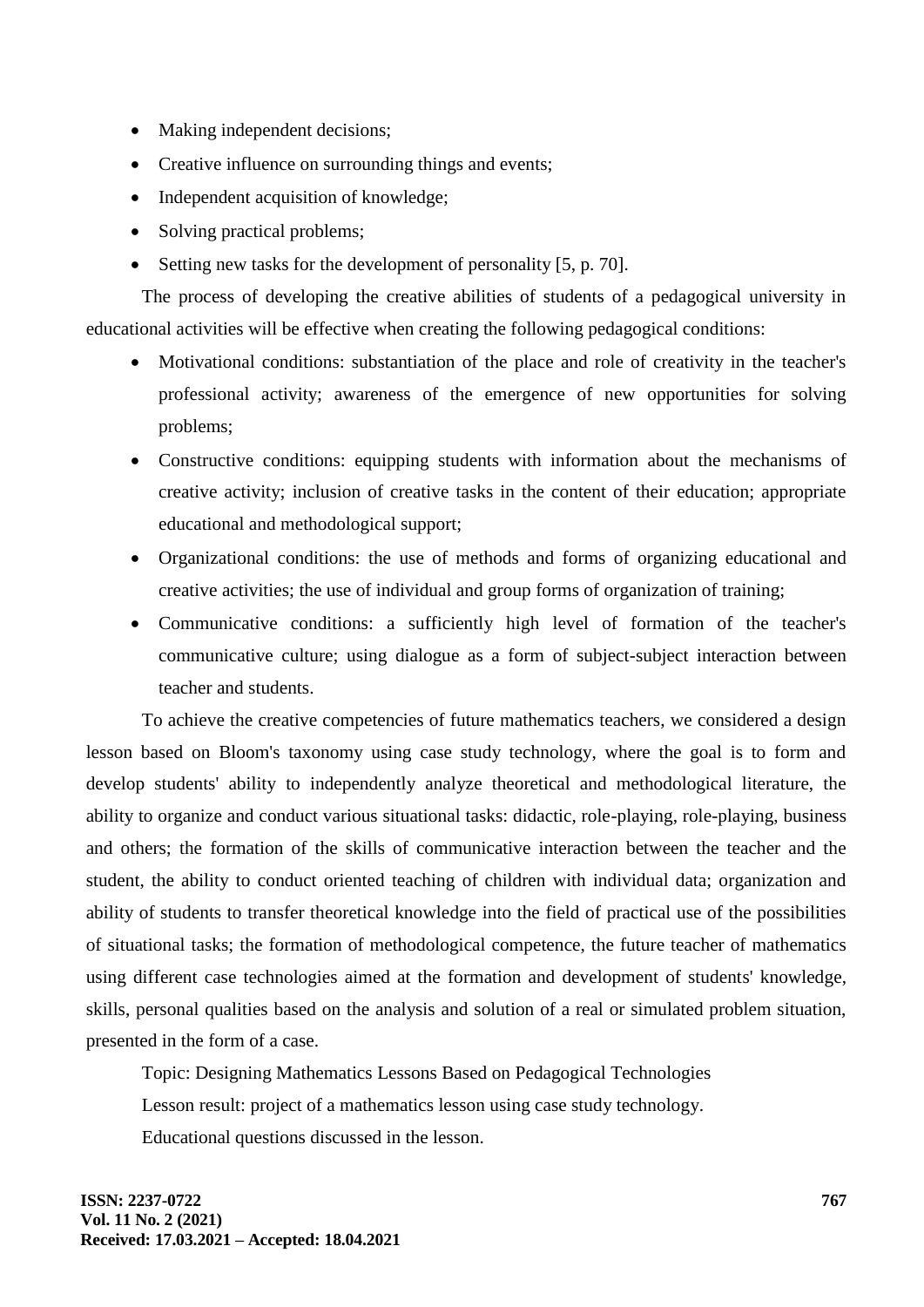- 1. Model of a situational task.
- 2. Task constructor LS Ilyushin.
- 3. An example of a situational task on the topic "Squares".
- 4. Evaluation sheet of the situational task.

The case itself can consist of five blocks: theoretical part, informational part, reference part, case tasks, homework. The theoretical part (it is optional) includes the theoretical material in mathematics that will be used to solve the tasks of the case. The informational part contains information about the life situation, which will need to be solved by means of mathematics. The reference part contains reference material, with the help of which it will be possible to solve the proposed life situation. The fourth part contains the specific task of the case, and in the fifth part, the homework is formulated, similar to the task of the case solved in the lesson.

Independent work of students before the lesson: to collect theoretical material on the topics: Geometry Grade 10: "Polyhedrons", "Rectangle area", "Bodies of revolution: cylinder, cone and ball", Mathematics grade 6: "Scale", "Percentage". Then, in groups, students work together on a case study. Each case must meet the requirements of Bloom's taxonomy, which addresses six categories of goals. Taxonomy is an ordered system of six sequential goals that a teacher must realize in order to achieve complete assimilation of knowledge by a student. (*[Attachment 1](https://urok.1sept.ru/%D1%81%D1%82%D0%B0%D1%82%D1%8C%D0%B8/674833/pril1.docx)*).

| <b>Learning Objectives Category</b> | Their brief description                                                                                                                                                                                                        |
|-------------------------------------|--------------------------------------------------------------------------------------------------------------------------------------------------------------------------------------------------------------------------------|
| 1. Introduction                     | Memorization and reproduction of the studied material. A common                                                                                                                                                                |
|                                     | feature is the recall of relevant information from facts to theories.                                                                                                                                                          |
| 2. Understanding                    | Conversion of material from one form to another, interpretation of the<br>material by the student, assumption about the further course of events.                                                                              |
| 3. Application                      | Ability to use the learned material in specific conditions and new<br>situations. Application of rules, methods, concepts, laws, principles,<br>theories.                                                                      |
| 4. Analysis                         | The ability to break the material into its components so that its structure<br>appears clearly. Calculation of parts of a whole, identification of<br>relationships, awareness of the principles of organization of the whole. |
| 5. Synthesis                        | Ability to combine elements to create a new product. Message, action<br>plan, diagrams.                                                                                                                                        |
| <b>6.</b> Evaluation                | The ability to assess the value of a particular material according to clear<br>criteria. Criteria can be determined by the students themselves or asked<br>from the outside.                                                   |

### **Attachment №1**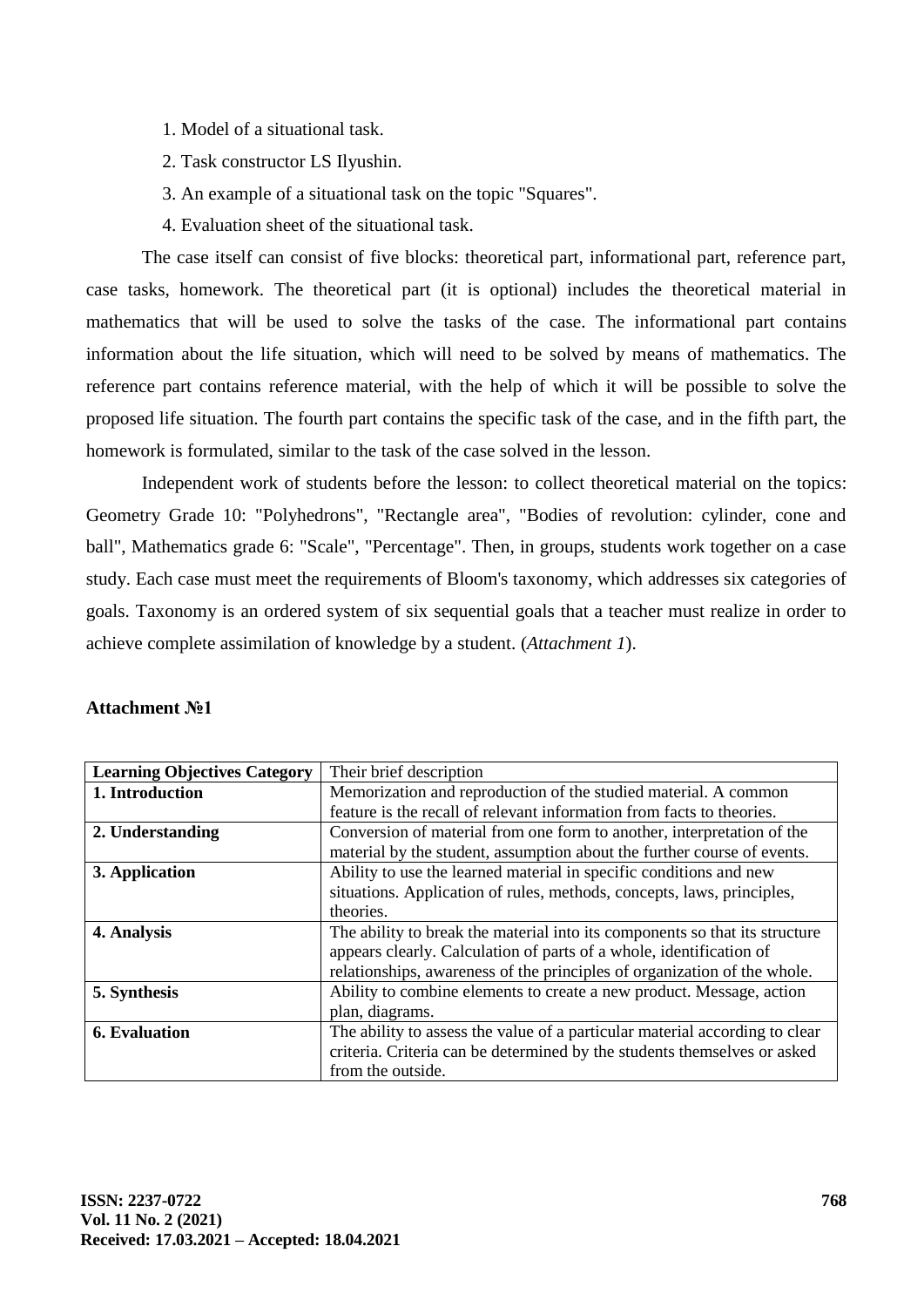When formulating these six tasks of the situational task, it is recommended to use the task constructor of the St. Petersburg scientist Leonid Sergeevich Ilyushin (Doctor of Pedagogy, Head of the Education Modernization Department of the Committee on Education) *(* [Attachment](https://urok.1sept.ru/%D1%81%D1%82%D0%B0%D1%82%D1%8C%D0%B8/674833/pril2.docx) *2*).

### **Attachment №2**

| <b>Familiarization</b>                       | <b>Understanding</b>                                            | <b>Application</b>                                          | <b>Analysis</b>                                                                   | <b>Synthesis</b>                                                    | <b>Evaluation</b>                                        |  |  |  |
|----------------------------------------------|-----------------------------------------------------------------|-------------------------------------------------------------|-----------------------------------------------------------------------------------|---------------------------------------------------------------------|----------------------------------------------------------|--|--|--|
| 1. What are the<br>main parts                | 8. Explain the<br>reasons why                                   | 15.Display<br>information<br>graphically                    | 22. Uncover the<br>features                                                       | 29. Suggest a new<br>(different) option                             | 36. Rank and<br>justify.                                 |  |  |  |
| 2. Group<br>everything<br>together           | 9. Outline the<br>steps required to.                            | 16. Suggest a<br>way allowing.                              | 23. Analyze the<br>structure in terms<br>of.                                      | 30. Develop a plan<br>that allows<br>(discourages).                 |                                                          |  |  |  |
| 3. Make a list of<br>concepts related<br>to. | 10. Show the<br>connections that<br>you think exist<br>between. | 17. Sketch the<br>drawing<br>(diagram) that<br>shows.       | 24. Make a list of<br>the main<br>properties that<br>characterize in<br>terms of. | 31. Find an unusual<br>way that allows.                             | 38. Rate the<br>relevance for                            |  |  |  |
| 4. Arrange in a<br>specific order.           | 11. Build a<br>development<br>forecast.                         | 18. Compare<br>and then<br>justify.                         | 25. Build a<br>classification<br>based on                                         | 32. Come up with a<br>game that.                                    | 39. Determine<br>the possible<br>evaluation<br>criteria. |  |  |  |
| 5. State in the<br>form of text.             | 12. Comment on<br>the position that.                            | 19. Conduct<br>(develop) an<br>experiment to<br>prove that. | 26. Find in the<br>text (models,<br>diagrams, etc.)<br>what.                      | 33. Suggest a new<br>(your)<br>classification.                      | 40. Express<br>critical<br>judgments<br>about.           |  |  |  |
| 6. Remember and<br>write                     | 13. State<br>(reformulate) the<br>idea that                     | 20. Give a<br>presentation                                  | 27. Compare<br>points of view on<br>and                                           | 34. Write a<br>possible (most<br>likely)<br>development<br>scenario | 41. Assess the<br>opportunities<br>for                   |  |  |  |
| 7. Read it<br>yourself                       | 14. Give an<br>example of what<br>(how. Where)                  | 21. Calculate<br>based on data<br>on                        | 28. Identify the<br>principles behind                                             | 35. State your<br>opinion<br>(understanding) in<br>the form         | 42. Conduct<br>an<br>examination<br>of the<br>condition  |  |  |  |

## **1. Task constructor (L. S. Ilyushin)**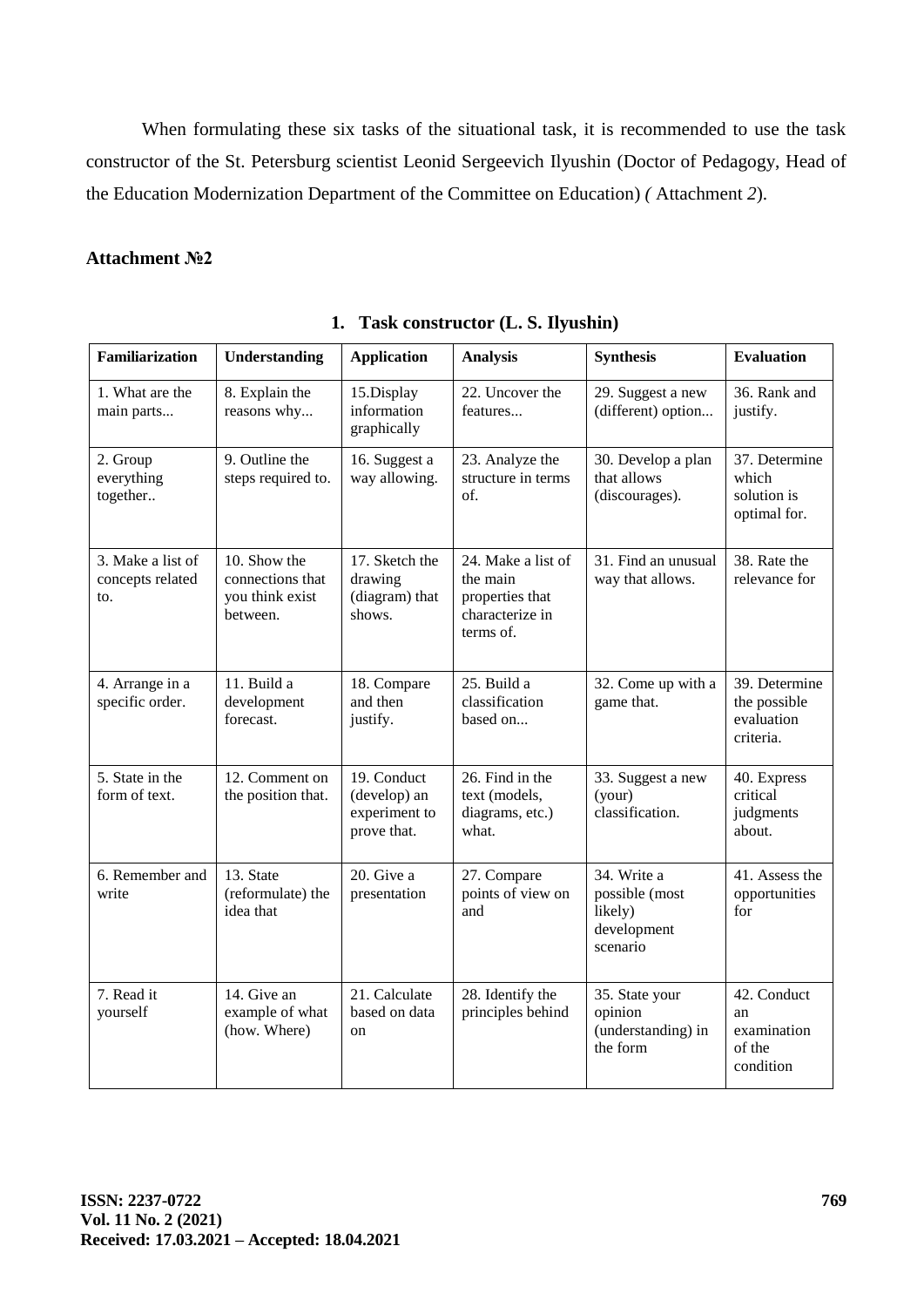The final answer to the personally significant question of the situational task. It often involves the student's "going out" of the educational process into the space of social practice: this happens when students are asked to develop a project that includes them in active activity (Attachment 3).

## **Attachment №3**

| <b>Components of the</b><br>structure of<br>cognitive activity | Definition,<br><b>Meaning</b>                                                                   | <b>Student actions</b>                                                                                 | <b>Teacher actions</b>                                                                                         | <b>Verbs for constructing</b><br>tasks by the teacher                                                                                                                              |  |  |  |
|----------------------------------------------------------------|-------------------------------------------------------------------------------------------------|--------------------------------------------------------------------------------------------------------|----------------------------------------------------------------------------------------------------------------|------------------------------------------------------------------------------------------------------------------------------------------------------------------------------------|--|--|--|
| Familiarization                                                | Reproduction or<br>locating of specific<br>items of<br>information                              | <b>Answers Remembers</b><br><b>Remembers Recognizes</b><br><b>Expresses Characterizes</b><br>Describes | Leads<br>Manages<br>Directs<br>Tells<br><b>Informs</b><br><b>Shows</b><br>Checks                               | Make a message, list,<br>describe, reproduce,<br>establish what it is, where<br>it is, etc., formulate, learn,<br>remember, tell, state facts,<br>repeat, define                   |  |  |  |
| Understanding                                                  | Assimilation of the<br>meaning of the<br>stated material                                        | Explains<br>Interprets<br>Interprets<br>Proves<br>RevealsОтождествляет                                 | Proves<br>Listens<br>Asks<br>Compares<br>Compares<br>Interrogates<br>Checks                                    | Change, transform,<br>reformulate.<br>describe, explain<br>do a review,<br>tell, summarize, tie<br>together, explain<br>make a conclusion, a<br>conclusion,<br>state the main idea |  |  |  |
| Application                                                    | Using rules,<br>concepts, principles,<br>theories, ideas in<br>new situations.<br>"transfer"    | Solves new problems<br>Proves<br><b>Selects</b><br>Organizes<br>Initiates<br>Produces<br>Constructs    | <b>Shows</b><br>Facilitates<br>Renders<br>assistance<br><b>Supports</b><br>Observes<br>Criticizes<br>Discusses | Apply,<br>try in practice, use, use,<br>decide, prove,<br>Show,<br>illustrate,<br>make a report.                                                                                   |  |  |  |
| Analysis                                                       | Separation of<br>information into its<br>component parts,<br>identification of<br>relationships | <b>Discusses</b><br>Reveals<br>Enumerates<br>Analyzes<br>Divides into parts<br>Analyzes critically     | <b>Explores</b><br>Leads<br><b>Stimulates</b><br>observes<br>Provides resources                                | Analyze,<br>divide into parts,<br>seek, find, define,<br>distinguish, check,<br>compare, classify, refute                                                                          |  |  |  |
| Synthesis                                                      | Creation of a new<br>or unique product or<br>plan from various<br>ideas                         | <b>Discusses</b><br><b>Summarizes</b><br><b>Binds</b><br>Compares<br>Summarizes<br><b>Summarizes</b>   | Organizes<br>feedback<br>(reflection)<br>Expands<br>Evaluates<br>Develops an idea<br>Debates                   | Create, invent, predict,<br>construct,<br>design, change, imagine,<br>improve, suggest                                                                                             |  |  |  |
| Evaluation                                                     | Evaluating the<br>value of material or<br>ideas based on<br>specific criteria or<br>standards   | Judges, evaluates Discusses,<br>questions<br>Forms, composes Expresses<br>his opinion                  | Accepts,<br>admits<br>agrees<br>admits<br>Reveals<br>criteria<br>Harmonizes,<br>agrees                         | Make an opinion<br>Come to the conclusion<br>select, select,<br>rate, disassemble,<br>discuss, check, argue,<br>recommend,<br>define, justify, convince                            |  |  |  |

### **Algorithm for developing students' interest in cognitive activity (recommendations of L.S.Ilyushin)**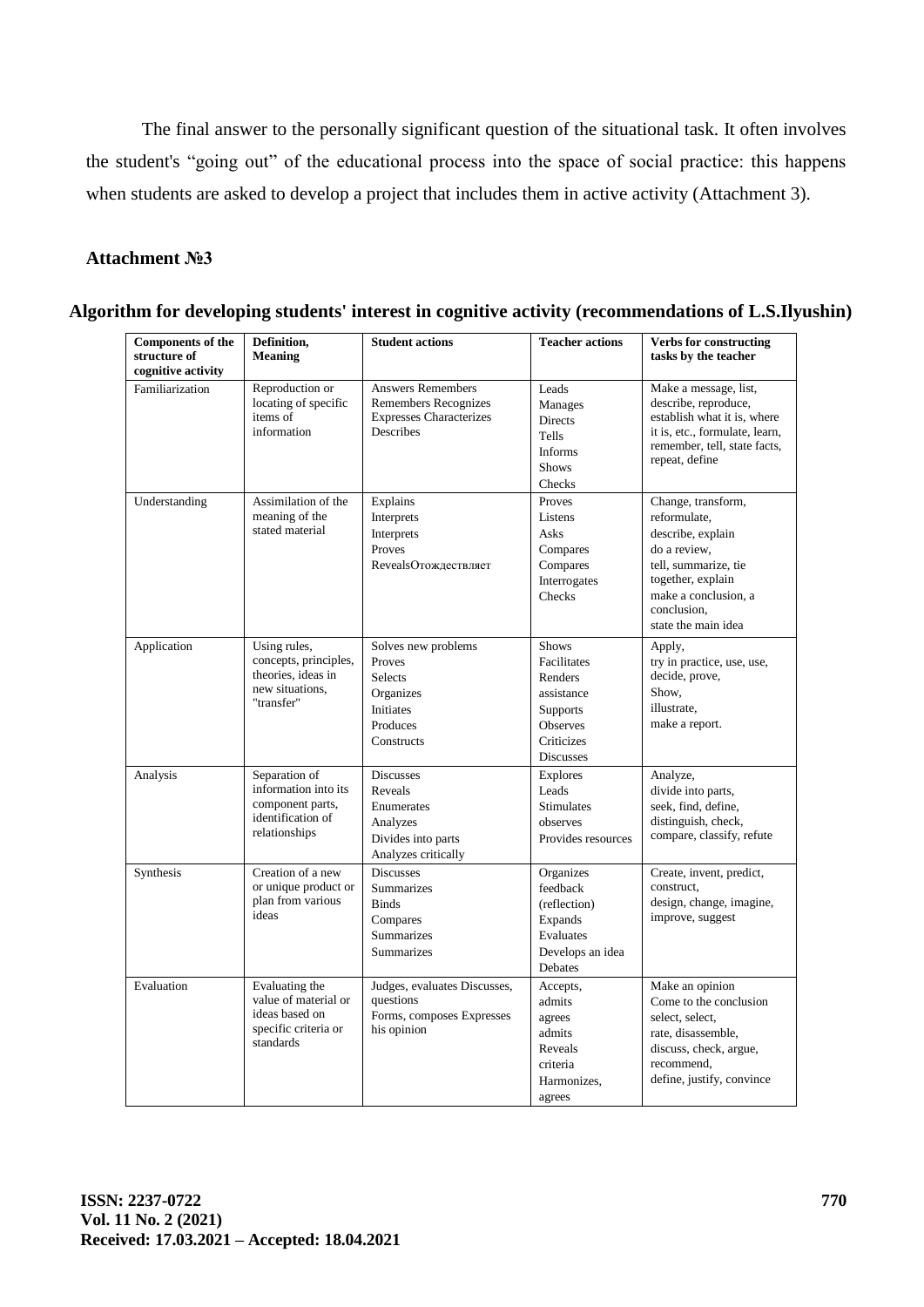# **An example of a situational task on the topic "Polygon area"**

| <b>Task name</b>                                   | "Jeweler"                                                                                                                                                                                                                                                                                                                                                                                                                                                                                                                                                                                                                                                                                                                                                                                                                 |                                                          |  |  |  |  |  |  |
|----------------------------------------------------|---------------------------------------------------------------------------------------------------------------------------------------------------------------------------------------------------------------------------------------------------------------------------------------------------------------------------------------------------------------------------------------------------------------------------------------------------------------------------------------------------------------------------------------------------------------------------------------------------------------------------------------------------------------------------------------------------------------------------------------------------------------------------------------------------------------------------|----------------------------------------------------------|--|--|--|--|--|--|
| Personally<br>significant<br>cognitive question    | Sofya Nikolaevna decided to give three granddaughters for their wedding beautiful<br>bracelets with emerald stones. Dasha, Marina, Karine. When my grandmother talked<br>to them, she realized that each granddaughter likes stones with different shapes:<br>Dasha prefers square stones, Marina likes rectangular stones, Karina said that she<br>would choose stones in the shape of a triangle. The length of the bracelet for girls<br>was also different: Dasha - 19.5 cm, Marina - 18.5 cm, Karina - 18 cm. The width of<br>the item is 3 mm, without stones. After another 10 days, a family event was planned,<br>Dasha's wedding. Sofya Nikolaevna decided to order a gift in a jewelry store. The<br>grandmother has an amount of 60,000,000 soums. In which store can grandmother<br>order bracelets cheaper? |                                                          |  |  |  |  |  |  |
|                                                    |                                                                                                                                                                                                                                                                                                                                                                                                                                                                                                                                                                                                                                                                                                                                                                                                                           |                                                          |  |  |  |  |  |  |
| Information<br>on                                  | Text 1. Area. To find the area of a rectangle, multiply its length by width.                                                                                                                                                                                                                                                                                                                                                                                                                                                                                                                                                                                                                                                                                                                                              |                                                          |  |  |  |  |  |  |
| this<br>issue,<br>presented<br>in<br>various forms | b<br>$\alpha$<br>a                                                                                                                                                                                                                                                                                                                                                                                                                                                                                                                                                                                                                                                                                                                                                                                                        | 1. $S = ab$<br>2. $S = \frac{1}{2}d^2 \cdot \sin \alpha$ |  |  |  |  |  |  |
|                                                    | $1 \text{ mm}^2$<br>$1 \text{ sm}^2 = 100 \text{ mm}^2$<br>$1 \text{ dm}^2 = 100 \text{ sm}^2$<br>$1 m2 = 1 dm2 = 10 000 sm2$<br>$1 \text{ km}^2$ = 100 000 m <sup>2</sup><br>1 are $(1a) = 1$ are $= 100$ m <sup>2</sup><br>1 hektar (1 ga) = 10 000 m <sup>2</sup>                                                                                                                                                                                                                                                                                                                                                                                                                                                                                                                                                      |                                                          |  |  |  |  |  |  |
|                                                    | Text 2. Area. To find the area of an equilateral triangle, you need to multiply the<br>square of its sides by $\sqrt{3}$ and divide by four.                                                                                                                                                                                                                                                                                                                                                                                                                                                                                                                                                                                                                                                                              |                                                          |  |  |  |  |  |  |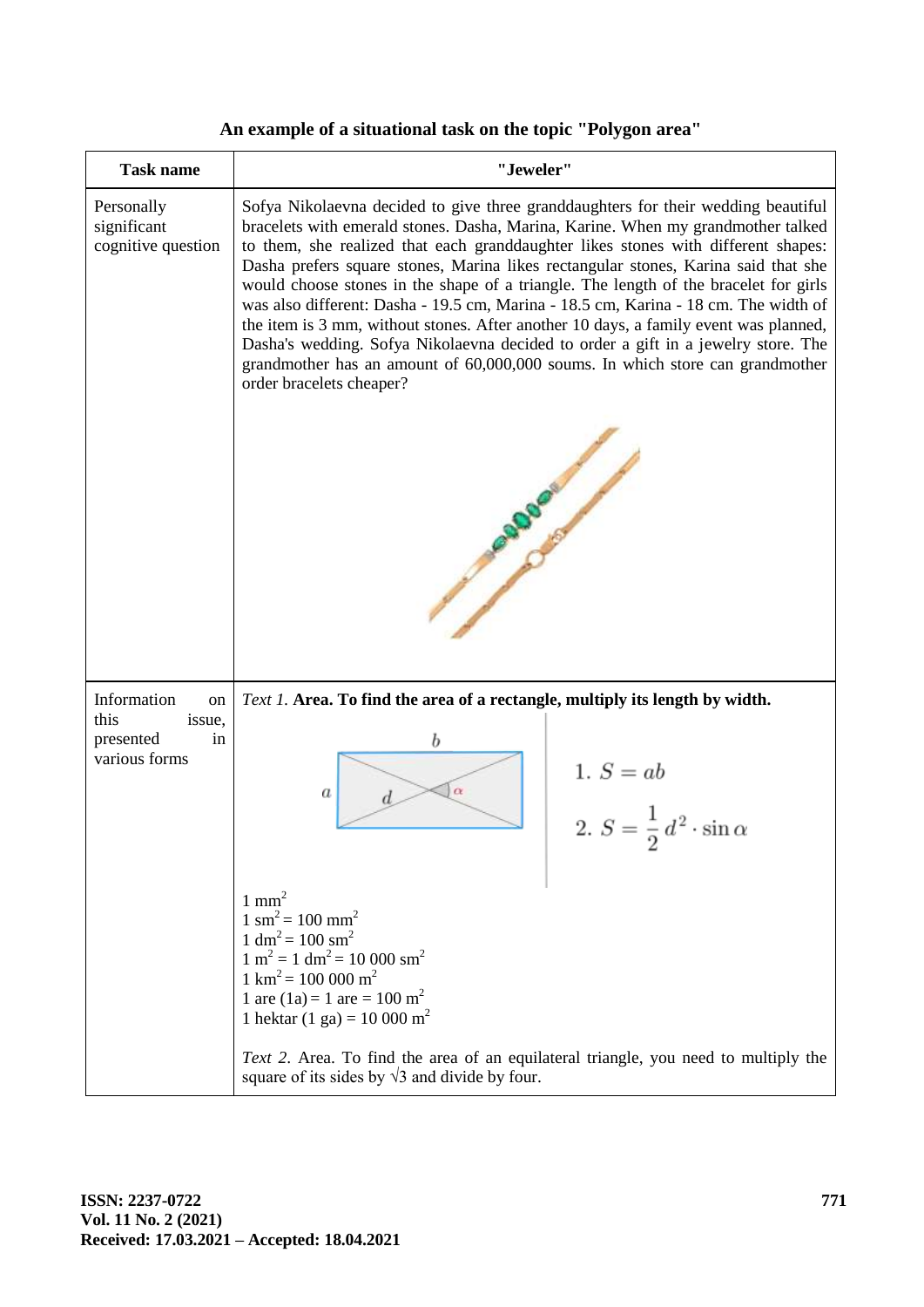

*Text 3*. Square area. To find the area of a square, you need to square the length of its side.



*Text 4.* Area. The area of the trapezoid is equal to the product of the half-sum of the bases and the height



*Text 5.* Consumables

|         | Material   Dimensions (edit)                                     |
|---------|------------------------------------------------------------------|
| Emerald | from $0.385$ ka                                                  |
| Gold    | rat                                                              |
|         | Diamond   Product - 18 cm from 5 grams                           |
|         | $\pi$ . $\epsilon$ was in the $\epsilon$<br>$\sim$ $\sim$ $\sim$ |

*Text 6.* Weight is in carats. Gem carats

The word "carat" is a unit of weight for natural and synthetic precious stones, corresponding to 1/5 of a gram. That is, 1 carat is equal to 0.2 grams. This value was established in 1907 by the IV General Conference on Weights and Measures in Paris. 1 carat =  $0.2$  grams.

|                    | DECORATED COLORED STONES                      |
|--------------------|-----------------------------------------------|
| Cut form           | FORMULA FOR DETERMINING THE MASS OF           |
|                    | STONES (IN KARATS)                            |
| Round              | diamatr2 x height x density x $0.0018$        |
| Oval               | length x width x height x density x $0.0020$  |
| Emerald or octagon | length x width x height x density x $0.00245$ |
| Rectangular        | length x width x height x density x 0.0029    |
| Marquis, shuttle,  | length x width x height x density x $0.0016$  |
| boat               |                                               |
| Pear or stone      | length x width x height x density x $0.00175$ |
| Square             | length x width x height x density x $0.0023$  |
|                    |                                               |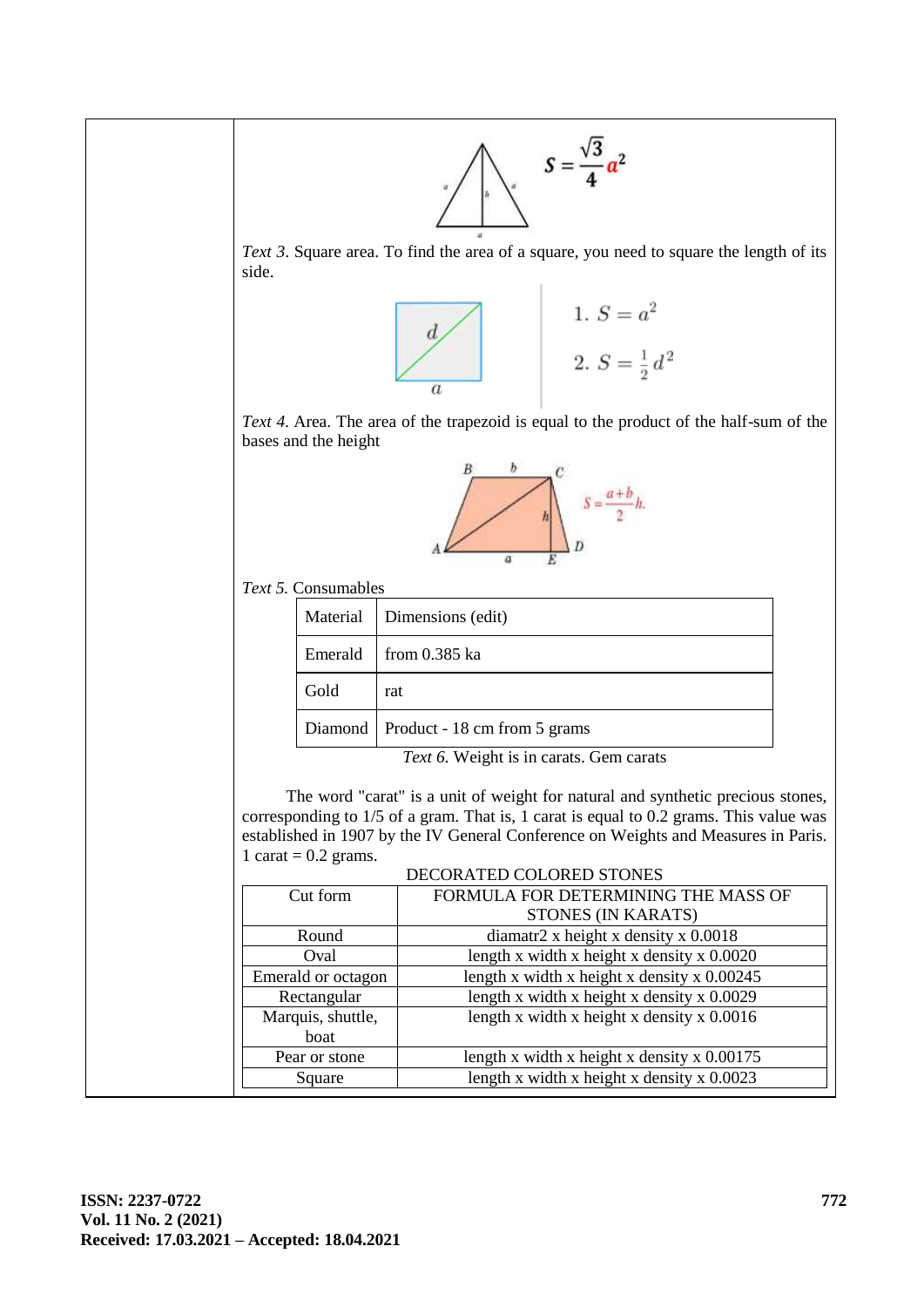|                                         | Text 7. The ratio of the weight of a diamond to its diameter and size<br>Sifting a diamond<br>(number of diamonds in 1 carat)<br>400-200<br>200-120                                                                                                                                                                                                                                                                                                                                              | Diamond diameter, mm<br>$0.90 - 1.10$<br>$1,15-1,25$ | Diamond weight, carat<br>$0.002 - 0.005$<br>$0.005 - 0.008$ |  |  |  |  |  |  |
|-----------------------------------------|--------------------------------------------------------------------------------------------------------------------------------------------------------------------------------------------------------------------------------------------------------------------------------------------------------------------------------------------------------------------------------------------------------------------------------------------------------------------------------------------------|------------------------------------------------------|-------------------------------------------------------------|--|--|--|--|--|--|
|                                         | 120-90                                                                                                                                                                                                                                                                                                                                                                                                                                                                                           | $1,30-1,43$                                          | $0.008 - 0.011$                                             |  |  |  |  |  |  |
|                                         | 90-60                                                                                                                                                                                                                                                                                                                                                                                                                                                                                            | 1.45-1.64                                            | 0.011-0.0166                                                |  |  |  |  |  |  |
|                                         | 60-40                                                                                                                                                                                                                                                                                                                                                                                                                                                                                            | 1.65-1.88                                            | 0.0166-0.025                                                |  |  |  |  |  |  |
|                                         | 40-30                                                                                                                                                                                                                                                                                                                                                                                                                                                                                            | 1.89-2.05                                            | 0.025-0.033                                                 |  |  |  |  |  |  |
|                                         | Text 8. Gold price per gram - 343 200 sum                                                                                                                                                                                                                                                                                                                                                                                                                                                        |                                                      |                                                             |  |  |  |  |  |  |
| Tasks for working with this information |                                                                                                                                                                                                                                                                                                                                                                                                                                                                                                  |                                                      |                                                             |  |  |  |  |  |  |
| Familiarization                         | Using the calculations of the bracelet, find the area of the stone according to the<br>selected geometric shape.                                                                                                                                                                                                                                                                                                                                                                                 |                                                      |                                                             |  |  |  |  |  |  |
| Understanding                           | Find out how much materials you need to create a bracelet.                                                                                                                                                                                                                                                                                                                                                                                                                                       |                                                      |                                                             |  |  |  |  |  |  |
| Application                             | Calculate the number of carats of emeralds and diamonds required for a bracelet, if<br>there are 5 emeralds in one diamond: 1-central from 6 mm2, 4-middle from 5 mm2;<br>diamonds - 4 from 0.2mm2-0.5mm2; gold needs to be made of 12 rectangular parts<br>and two trapezoidal parts where at the larger base you need to insert 2 diamonds, a<br>gap of 0.1 mm between the parts, a clasp of 1 cm. Count how many emerald,<br>diamonds and gold stones you need for a bracelet for each shape. |                                                      |                                                             |  |  |  |  |  |  |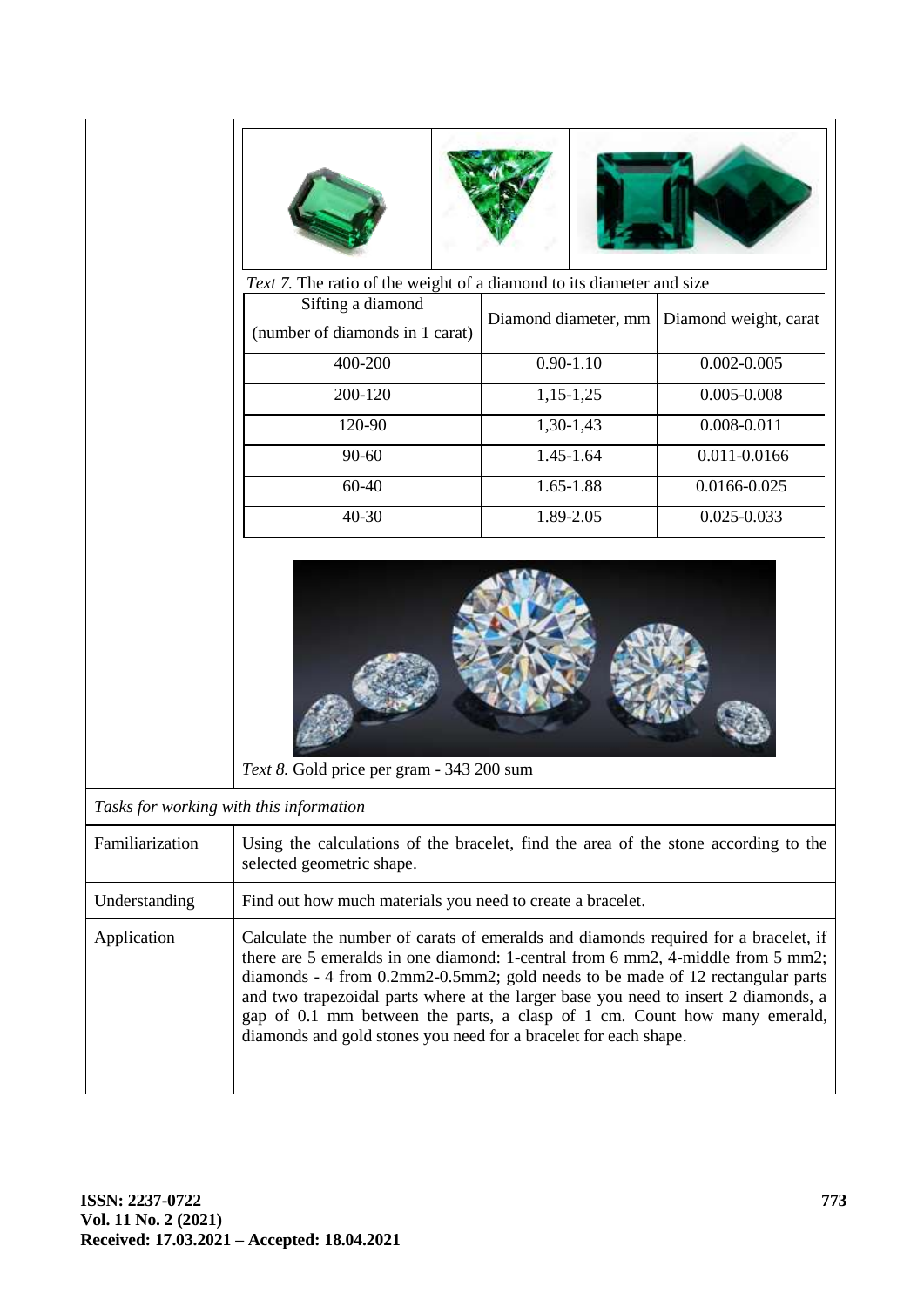| Analysis   | Which of the three stores will be the most profitable for shopping bracelet for Sofia<br>Nikolaevna?                                                                                                                                      |                                                                                                                      |                                            |                                            |                                     |  |                                        |                                 |                  |                                      |  |                                 |                  |                                     |  |
|------------|-------------------------------------------------------------------------------------------------------------------------------------------------------------------------------------------------------------------------------------------|----------------------------------------------------------------------------------------------------------------------|--------------------------------------------|--------------------------------------------|-------------------------------------|--|----------------------------------------|---------------------------------|------------------|--------------------------------------|--|---------------------------------|------------------|-------------------------------------|--|
|            |                                                                                                                                                                                                                                           | Material                                                                                                             | Shop price                                 |                                            |                                     |  |                                        |                                 |                  |                                      |  |                                 |                  |                                     |  |
|            |                                                                                                                                                                                                                                           |                                                                                                                      | «Crystal»                                  |                                            |                                     |  | «Avangardo»                            |                                 |                  |                                      |  | «Pandora»                       |                  |                                     |  |
|            |                                                                                                                                                                                                                                           | Emerald                                                                                                              | Carat                                      | Diameter                                   | Price                               |  |                                        | Carat                           | Diameter         | Price                                |  | Carat                           | Diameter         | Price                               |  |
|            |                                                                                                                                                                                                                                           |                                                                                                                      | 0,385                                      | $2,1~\mathrm{mm}$                          | 1360782,5                           |  |                                        | 0,385                           | $2,1 \text{ mm}$ | 1306278,5                            |  | 0,385                           | $2,1 \text{ mm}$ | 1330000                             |  |
|            |                                                                                                                                                                                                                                           | Diamond                                                                                                              | Carat                                      | Diameter                                   | Price                               |  |                                        | Carat                           | Diameter         | Price                                |  | Carat                           | Diameter         | Price                               |  |
|            |                                                                                                                                                                                                                                           |                                                                                                                      | 0,2                                        | $1,7~\mathrm{mm}$                          | 106035                              |  |                                        | 0,3                             | $2\;\mathrm{mm}$ | 165255                               |  | 0,5                             | $5 \mathrm{~mm}$ | 259450                              |  |
|            |                                                                                                                                                                                                                                           | Gold                                                                                                                 | <b>Try</b><br>585<br>750<br>999            |                                            | Price<br>344692<br>449154<br>588560 |  |                                        | <b>Try</b><br>585<br>750<br>999 |                  | Price<br>329778<br>454242<br>591445  |  | <b>Try</b><br>585<br>750<br>999 |                  | Price<br>364002<br>431945<br>566120 |  |
| Synthesis  |                                                                                                                                                                                                                                           | Create a game for schoolchildren, playing which they will make a gift to their<br>mother, grandmother, sister, aunt. |                                            |                                            |                                     |  |                                        |                                 |                  |                                      |  |                                 |                  |                                     |  |
| Evaluation | work                                                                                                                                                                                                                                      | To quickly and efficiently make bracelets, we decided to hire 3 jewelers. The cost of                                |                                            |                                            |                                     |  |                                        |                                 |                  |                                      |  |                                 |                  |                                     |  |
|            |                                                                                                                                                                                                                                           | Jeweler                                                                                                              |                                            | Material                                   |                                     |  |                                        |                                 |                  | Cost of work                         |  |                                 |                  |                                     |  |
|            |                                                                                                                                                                                                                                           | 1-master                                                                                                             |                                            | Gold- Emerald insert -<br>Diamond insert   |                                     |  | $1$ нед<br>1g-170000<br>20000<br>21000 |                                 |                  | 3 нед<br>1g-113000<br>10000<br>11000 |  |                                 |                  |                                     |  |
|            |                                                                                                                                                                                                                                           | 2-master                                                                                                             |                                            | Gold- Emerald insert -<br>Diamond insert - |                                     |  |                                        | 1g-165000<br>20000<br>22000     |                  | 1g-120000<br>9000<br>10000           |  |                                 |                  |                                     |  |
|            |                                                                                                                                                                                                                                           | 3-master                                                                                                             | Gold- Emerald insert -<br>Diamond insert - |                                            |                                     |  |                                        | 1g-180000<br>19000<br>20000     |                  |                                      |  | 1g-125000<br>8500<br>10000      |                  |                                     |  |
|            | Calculate the cost of services of jewelers, the total cost of the order. Evaluate the<br>capabilities of Sofya Nikolaevna, will she be able to meet the planned amount of<br>60,000,000 soums? Give practical advice to Sofya Nikolaevna. |                                                                                                                      |                                            |                                            |                                     |  |                                        |                                 |                  |                                      |  |                                 |                  |                                     |  |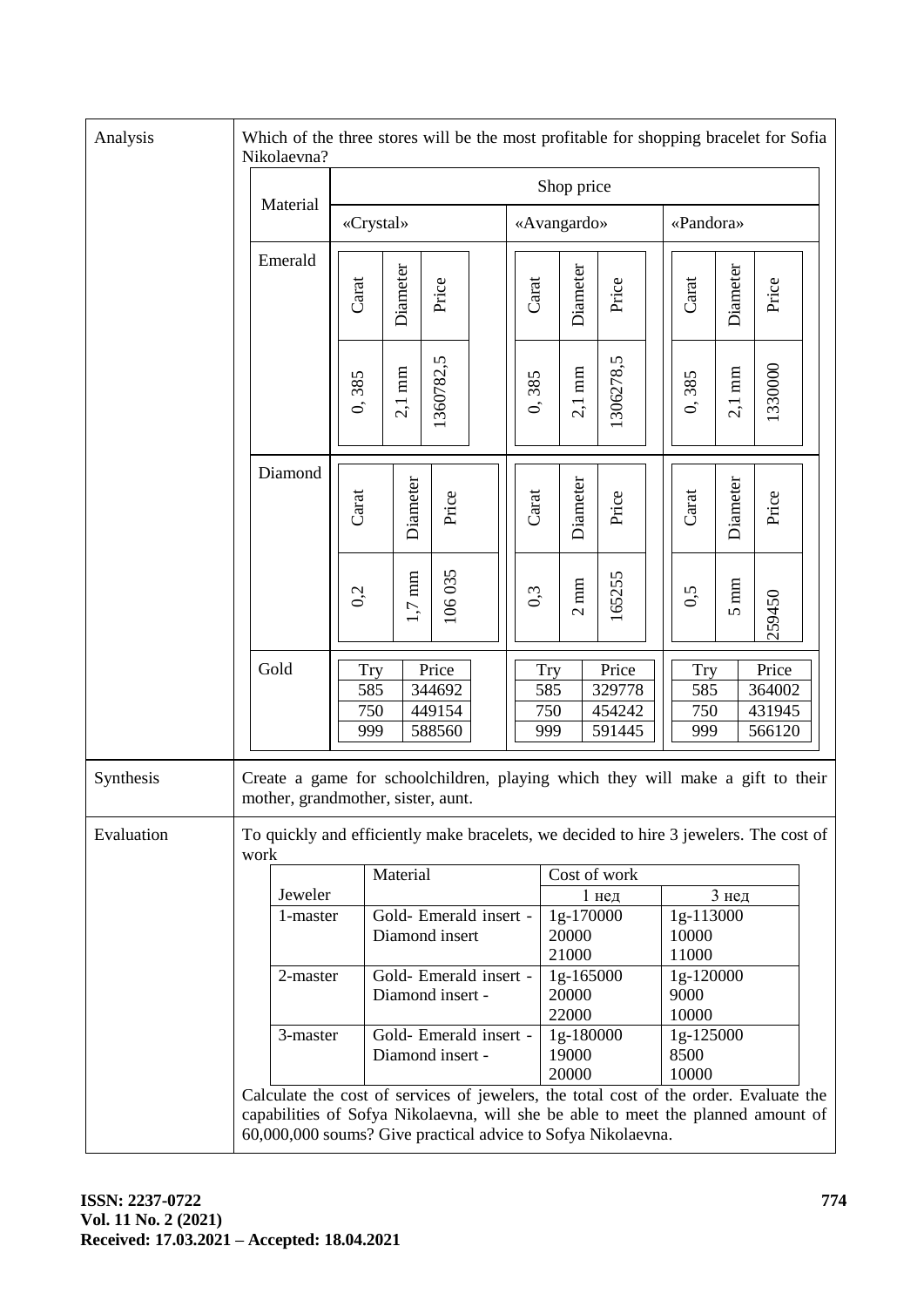The case provides an opportunity to get closer to practice, to take the position of a person who really makes decisions, to learn from the mistakes of others.

During the training, the following are formed: Analytical skills. Ability to distinguish data from information, classify, highlight essential and non-essential information and be able to recover them. Practical skills. Putting academic theory, methods and principles into practice. Creative skills. One logic, as a rule, is a case - the situation cannot be solved. Creative skills are very important in generating alternative solutions that cannot be found in a logical way.

The advantage of case technologies is their flexibility, variability, which contributes to the development of creativity in the teacher and students.

The question arises of how and when to offer students creative assignments. You can give creative homework. You can conduct lessons on solving creative tasks. Such activities can be systematic. Can be used when repeating or consolidating the material studied.

Thus, creative tasks have educational functions (provide students with the opportunity to receive an educational product, deepen and expand knowledge of the subject, gain experience in creative activity); educational functions (allow you to be active, accurate, independent, develop attention, control your knowledge and skills in the subject, develop self-organization skills); developmental functions (allow students to form thinking and communication skills, the ability to independently seek solutions to educational problems, creativity). All these functions are components of the "Requirements for the results of mastering the material».

### **References**

Yunusova, D.I. Preparing future mathematics teachers for innovative teaching activities. *Proceedings of higher educational institutions. Volga region. Humanities, 1*(21), 167-173.

Republic of Uzbekistan. (2001). *National Program for Personnel Training / Higher Education.* Collection of normative documents - Tashkent: Shark, 18-52.

Yunusova, D.I. (2008). Innovations in the subject-methodological training of future mathematics teachers. *Siberian Pedagogical Journal,* 6, 316-322.

Yunusova, D.I. (2008). Innovations in the subject-methodological training of future mathematics teachers. *Siberian Pedagogical Journal,* 6, 316-322.

Yunusova, D.I. Preparing future mathematics teachers for innovative teaching activities. Proceedings of higher educational institutions. Volga region. Humanities, 1, 167-173.

Djalilzade, S.Y. (2014). *Modern problems of the pedagogical process.* TSU science vector.

Seriya: Pedagogika, No. 1 (16), pp.70-72.